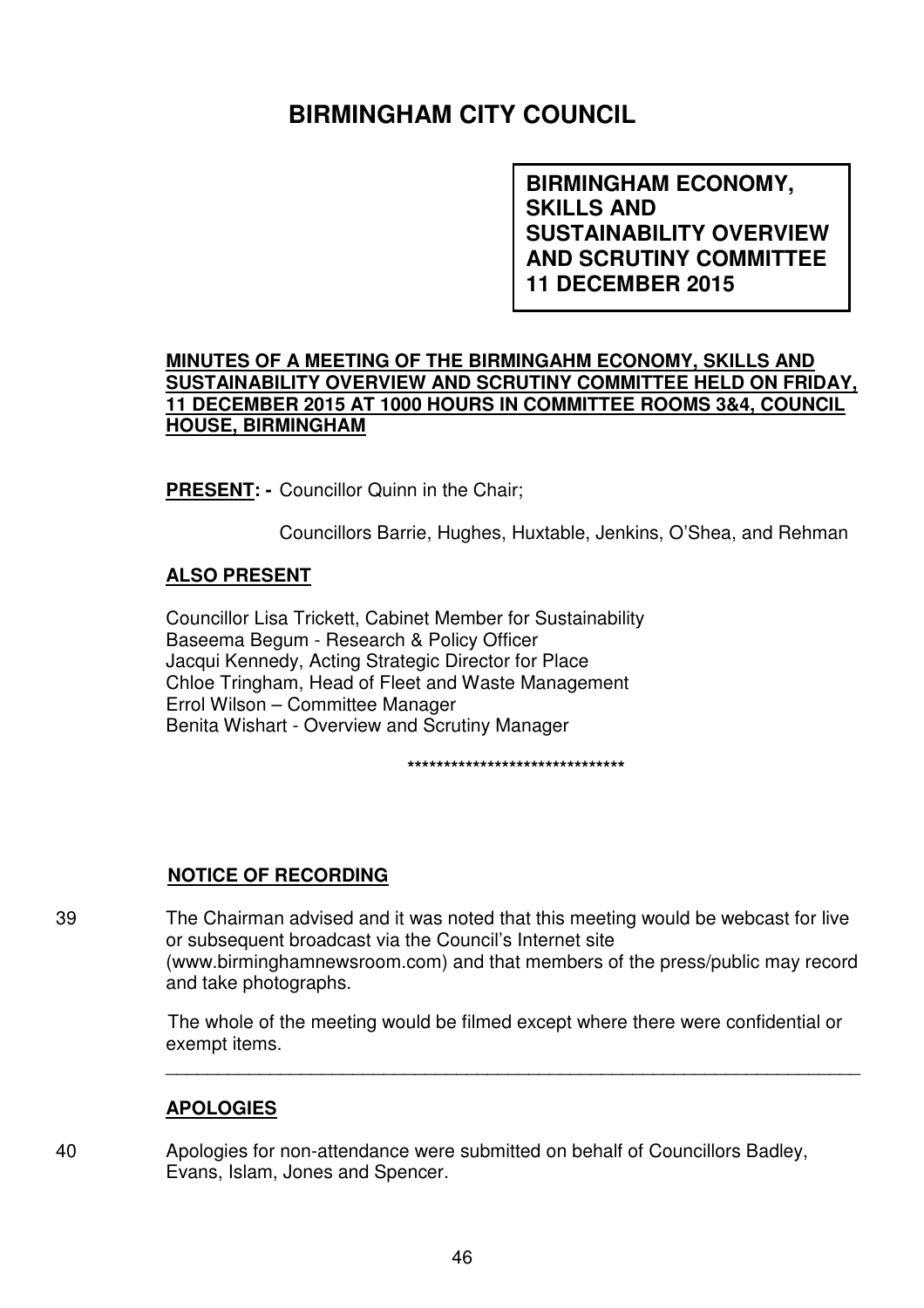### **MINUTES**

The following amendment was noted: -

### Minute No. 35

The minute on page 58 should include - Councillor O'Shea declared his nonpecuniary interest as a member for Acocks Green BID.

### 41 **RESOLVED: -**

That, subject to the inclusion of the amendment, the minutes of the meetings held on the 13 November 2015 having been previously circulated, were confirmed and signed by the Chairman.

# **CABINET MEMBER FOR SUSTAINABILITY**

42 Councillor Lisa Trickett introduced the item and drew the Committees' attention to the Birmingham Innovative Green Sustainable City Growth Plan that was circulated at the meeting. She made the following statements: -

 $\overline{\phantom{a}}$  ,  $\overline{\phantom{a}}$  ,  $\overline{\phantom{a}}$  ,  $\overline{\phantom{a}}$  ,  $\overline{\phantom{a}}$  ,  $\overline{\phantom{a}}$  ,  $\overline{\phantom{a}}$  ,  $\overline{\phantom{a}}$  ,  $\overline{\phantom{a}}$  ,  $\overline{\phantom{a}}$  ,  $\overline{\phantom{a}}$  ,  $\overline{\phantom{a}}$  ,  $\overline{\phantom{a}}$  ,  $\overline{\phantom{a}}$  ,  $\overline{\phantom{a}}$  ,  $\overline{\phantom{a}}$ 

- $\triangleright$  The document detailed where they intended to move in terms of the wider work that they were doing concerning the Green Agenda, the Smart City Agenda and the Sustainability Agenda.
- $\triangleright$  Linked into this was the whole standing of the resources and assets they had as a City. Waste was one of the key resources they had available over the next two years to shape a more coherent sustainable future and to recover energy in a way they did not had before.
- $\triangleright$  They were trying to stop seeing green smart and sustainable as the *icing* on the cake as this was part of the whole mixture.
- $\triangleright$  They were just running projects rather than creating a wholesale change that was needed if they were to deliver on the requirements in terms of climate change and low carbon targets.
- $\triangleright$  There was some challenge, if they had to make a decision far too many people within the City because of cuts had to make decisions between food and fuel, then discussions about low carbon and what happens to a specific island was not on top of their list.
- $\triangleright$  When they speak of their child's right to clean air, food, and old people trying not to die in fuel poverty, they had a different dialogue.
- $\triangleright$  What they were trying to show was that whilst they would continue to develop policy and programmes to deliver on the low carbon agenda which was tied up in the Mears Metric on the liberal cities indicator, they would also measure progress in terms of how they deliver on fuel poverty,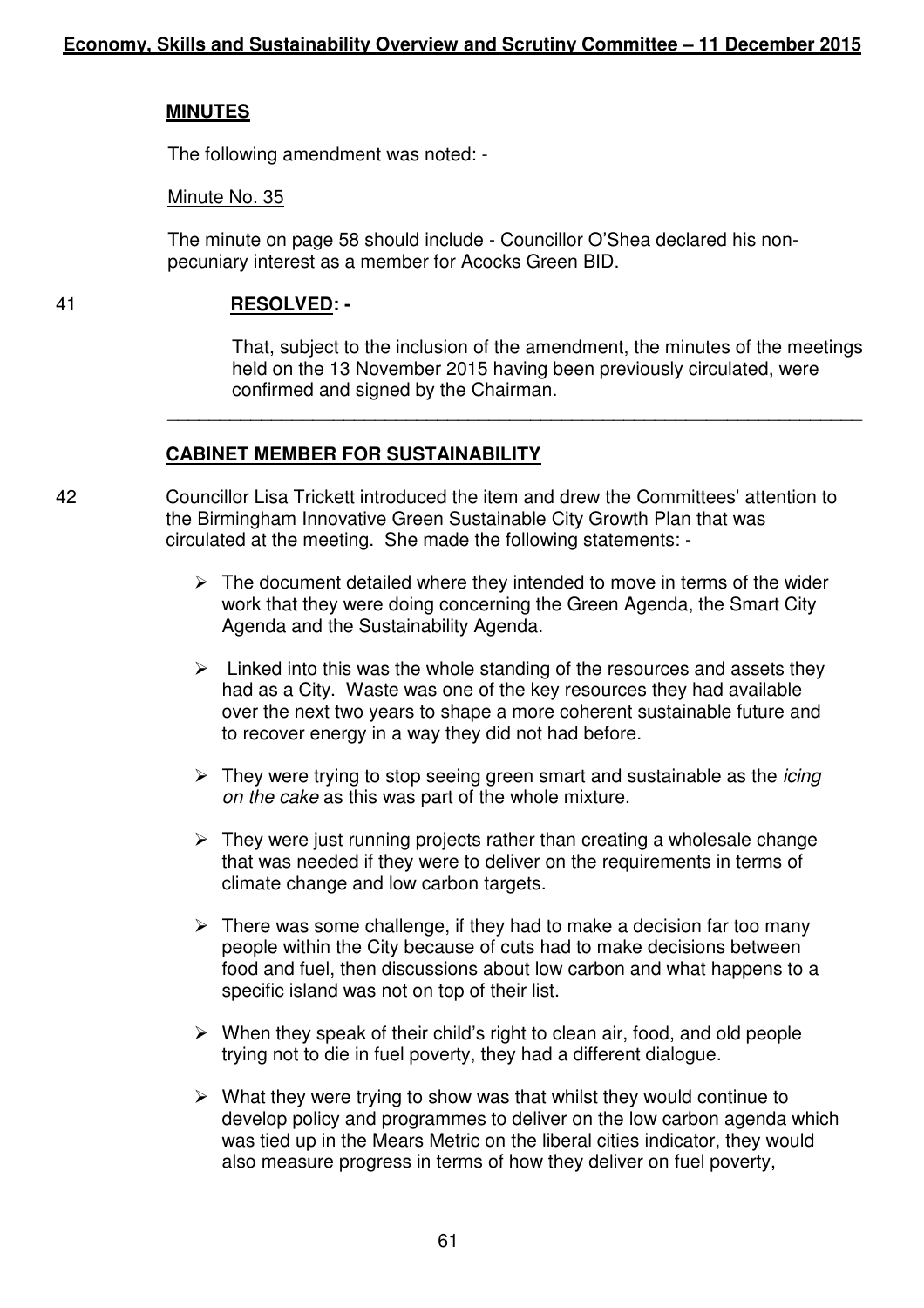cleaner streets, recycling, changes to modal shifts and critically, jobs and skills.

- $\triangleright$  It was not felt that sustainability in the Green agenda could be separated out from the jobs and skills agenda. In 2007, work was done that highlighted that they were best set up to change their manufacturing profile and their jobs profile into the green economy.
- $\triangleright$  It was never properly seized and it was never used for their procurement and the opportunities in the most effectively way, partly as a result of waste being tied to contract, but because they did not create the certainty and framework that this mattered to Birmingham.
- $\triangleright$  There were two sides of the same coin in relation to equipping the economy that creates the skills and employment pathways. There was also the other side of sustainability and the outcome about ways to wellbeing through adopting sustainable approaches.
- $\triangleright$  They could deliver on those fundamental ways of connecting citizens and ensuring that citizens had the ability to learn. They were trying to look at the whole system approach.
- $\triangleright$  Councillor Trickett drew the Committee's attention to the rectangle in the middle of the document and advised that they were now not referring to smart city, but smart approaches that would deliver the city and the outcomes they were looking for.
- $\triangleright$  They would use data technology and systems approaches to help deliver and reconcile the three pillows of sustainability - economy, environment and society.
- $\triangleright$  At the core of this was the absolute imperative through which they had created a new contract with the citizens and a new collaboration with partners to shape and build for the future. They were looking at the key plans that they had available and underlying this was a whole range of projects and various other areas. She undertook to circulate as an example an energy plan.

Councillor Trickett then drew the Committee's attention to the Place Mat – Future Sustainable City document and highlighted specific points in relation to its contents concerning the following: -

- a) Housing
- b) Energy
- c) Waste
- d) Birmingham Connected
- e) Health
- f) Natural Capital
- g) Digital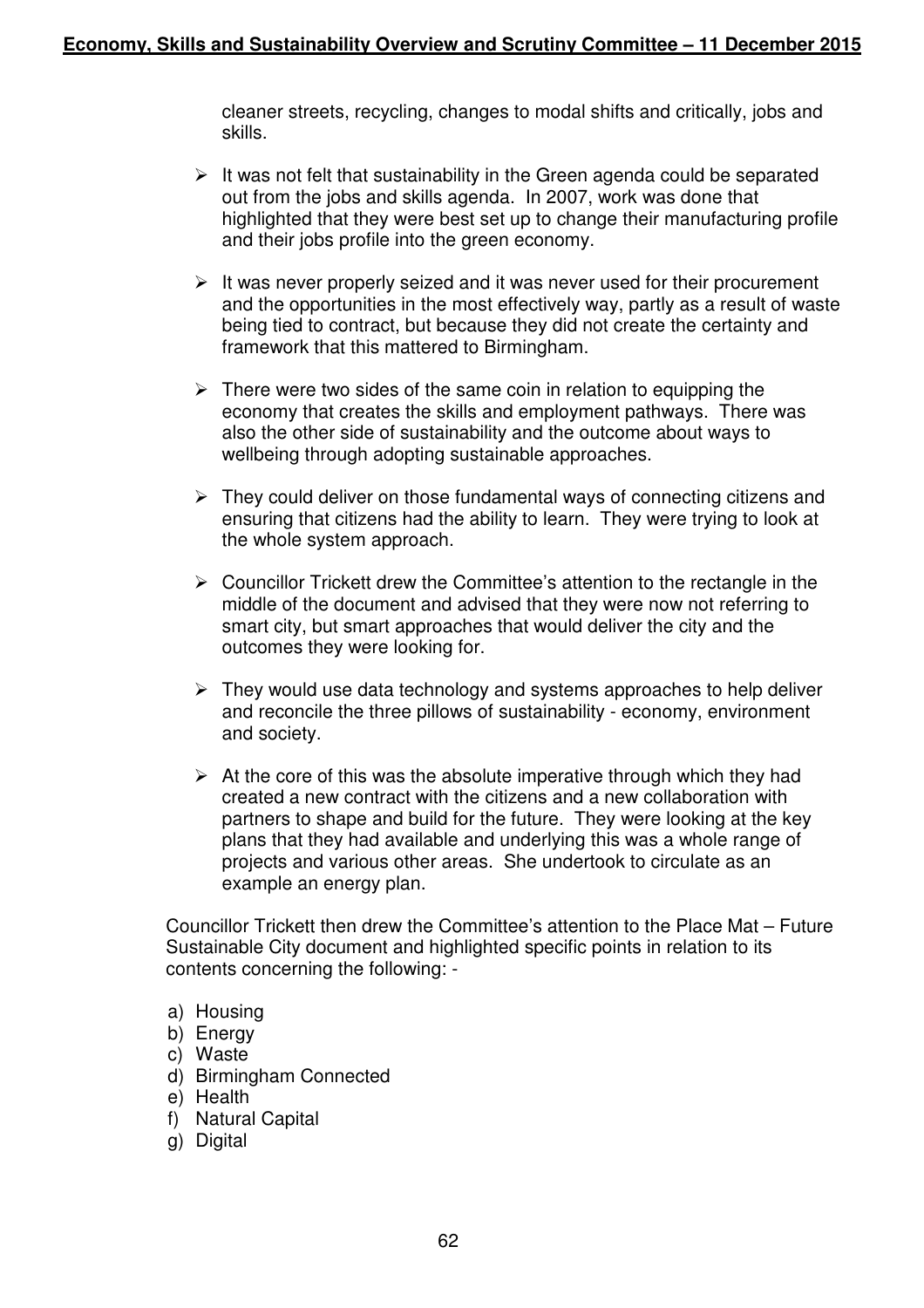In response to questions from the Members, the following were amongst the points made:-

- I. In terms of Parks and Natural Capital, the whole point of the Natural Capital Accounting tool was to ensure that if green space was taken out, you create that rebalance and ensure that the impact in terms of the benefits to the environment goes back in.
- II. This was about trying to get that payback within the system. It was also a way of accounting differently and it would be a challenge for Birmingham in a number of other local authorities as they had to start not just us as a Council, but our partners in the Health Service.
- III. They know that all the people who exercise regularly, people who walked their dogs or run through the parks, what this had shown was that if they started doing this at a certain age that they had a lower dependency on the Health Service after a number of years. A lot of this was about the associated benefits.
- IV. One of the discussions they were having through the Health and Wellbeing Board and others was how they account for some of the programmes they had developed such as the Active Parks programme which was successful in terms of community participation.
- V. They were now in receipt of data in terms of what this potentially meant concerning people's fitness and health and wellbeing and what this translates through in terms of money. It was about trying to get a whole system accounting process.
- VI. In relation to the disposal of parks and acreage it was for opposition leaders to oppose things. It was hoped that they had a degree of rationality on how this was approached. There was a lot of green space within the City that was not effectively used, example No Ball Game signs on some Council estates.
- VII. They could secure the future of the City's parks, but they were looking creatively about some of the spaces around them. They could make them safer by creating an overview. It was not about the wholesale flogging off green space, but about how they could be used more effectively. This could be about the whole public estate programme as what was found in some areas where there were green space there could be a police station that was going to close a fire station that needed to be modernised – there was a way about trying to group these together. It was about looking at the totality of the green space.
- VIII. With regard to skills profile a small piece of work had been commissioned to look at where the economy was moving in the City and where the skills agenda would be needed. Again, one of the discussions that was had with Councillor Penny Holbrook, Cabinet Member for Skills, Learning and Culture and others was the concern that you had to build a big enough pipeline and was one of the things they had discussed with the colleges.
- IX. If they were to deliver a low carbon agenda, the schools the Further Education Colleges and employers could work together to create that skills and employment pathway. They had a habit of counting inward investment, but this did not necessarily meant changes. The life and wellbeing of individuals in the City and the work that they were doing with Greater Birmingham and Solihull Local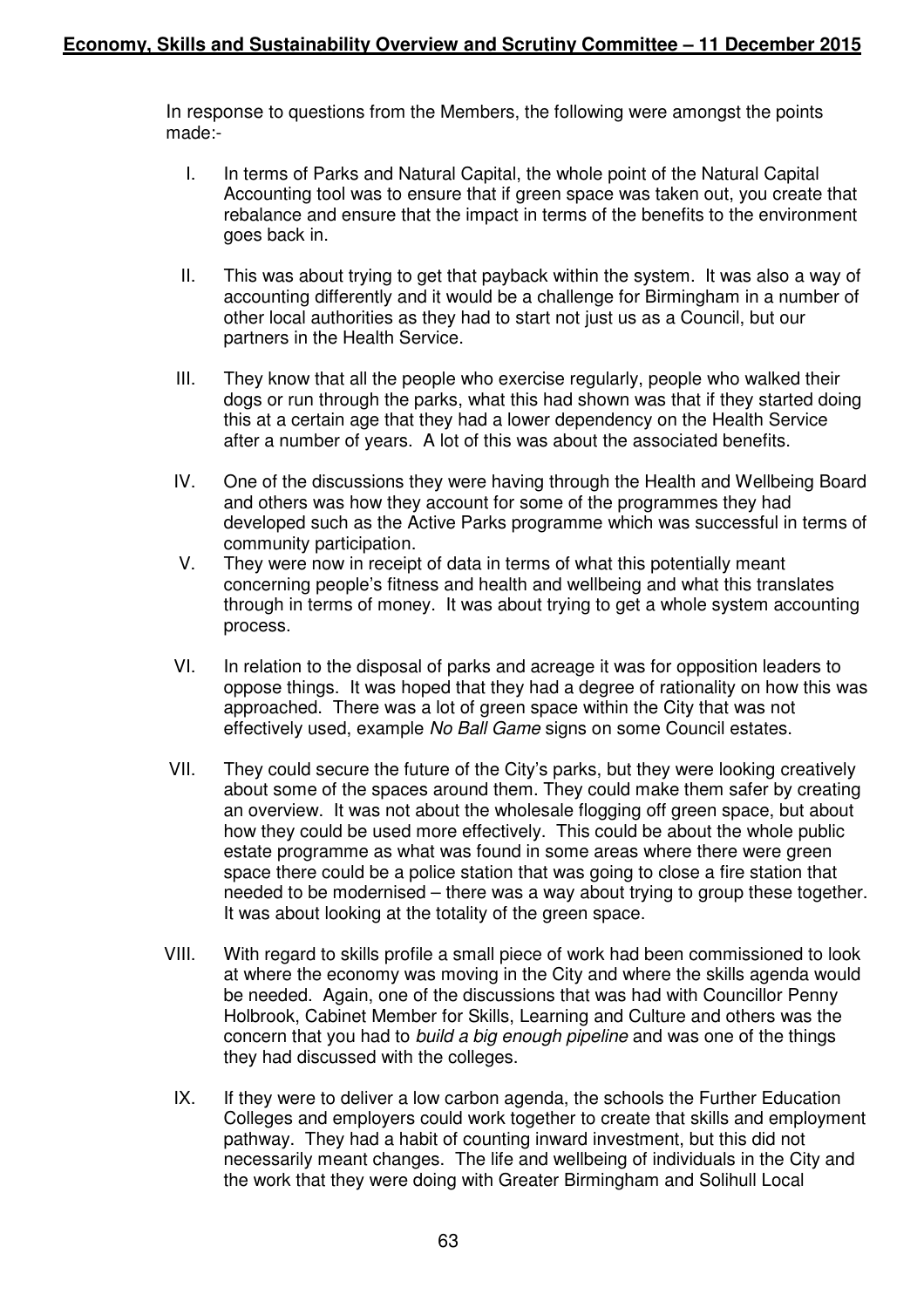Enterprise Partnership (GBSLEP) was to try and understand how they meet and create that Level 1 through to Level 3, 4 and beyond in terms of the skills employment path.

- X. In 2016 they would be running with Solihull MBC a Future Skills Green Day event where they would have 30 schools with over 300 school children with careers employers doing a *Dragon's Den* where people pitch some of their ideas at where they see potential opportunities. The idea was to try and engender an interest in some of the young people so that that interest in the environment could be taken through.
- XI. In terms of the parks and the budget, the parks had to be thought of differently. They were not just spaces for people to walk their dogs, or play, but were connecting spaces. They were spaces that were an opportunity for employment and enterprise.
- XII. There were huge opportunities evidenced by other cities of developing catering and a whole series of programmes that still kept the importance of free space and creative space for natural enjoyment alongside other ventures that might provide some resource. The Chamberlain 21 Initiative that they were looking at in the south of the City was one such thing.
- XIII. Concerning Anesco and reducing energy bills, they were currently looking at and had commissioned work to look at the different structures and vehicles that might be possible in terms of decentralising energy. They had done some cluster mapping and GBSLEP had funded this.
- XIV. Where there may be District Heating Schemes to work in in the future and one of those was the Selly Oak Campus where they had the University of Birmingham and various areas. Discussions were had about how you overlay potentially your energy district with your green travel district to create a whole system approach.
- XV. They were looking to bring proposals for ANESCO over the next few months and were likely to look at a series of options where they go into partnership with someone else and then move to registration and licensing. They needed to try and find a way that they could ensure that they pass on to the citizens of Birmingham the opportunity to address fuel poverty.
- XVI. With regard to Digital Birmingham and open data, one of the critical things was that they had a number of activities operating in parallel. This was an arear where they would see some efficiency brought together by mainstreaming some of the work. They had recently secured an ERDF programme attached to open data and they were keen to use a number of officers within the Council who already had huge skills and being effectively pooled. It was believed that they could pool these better.
- XVII. In terms of the ITA and emissions, they were conscious of this when they had expressed concerns to Councillor Sir Albert Bore, then Leader of the City Council concerning the Sprint Service. The problem was that this was going to be potentially cleaner going through this quarter, but then belching out its fumes as it goes through some of the suburbs.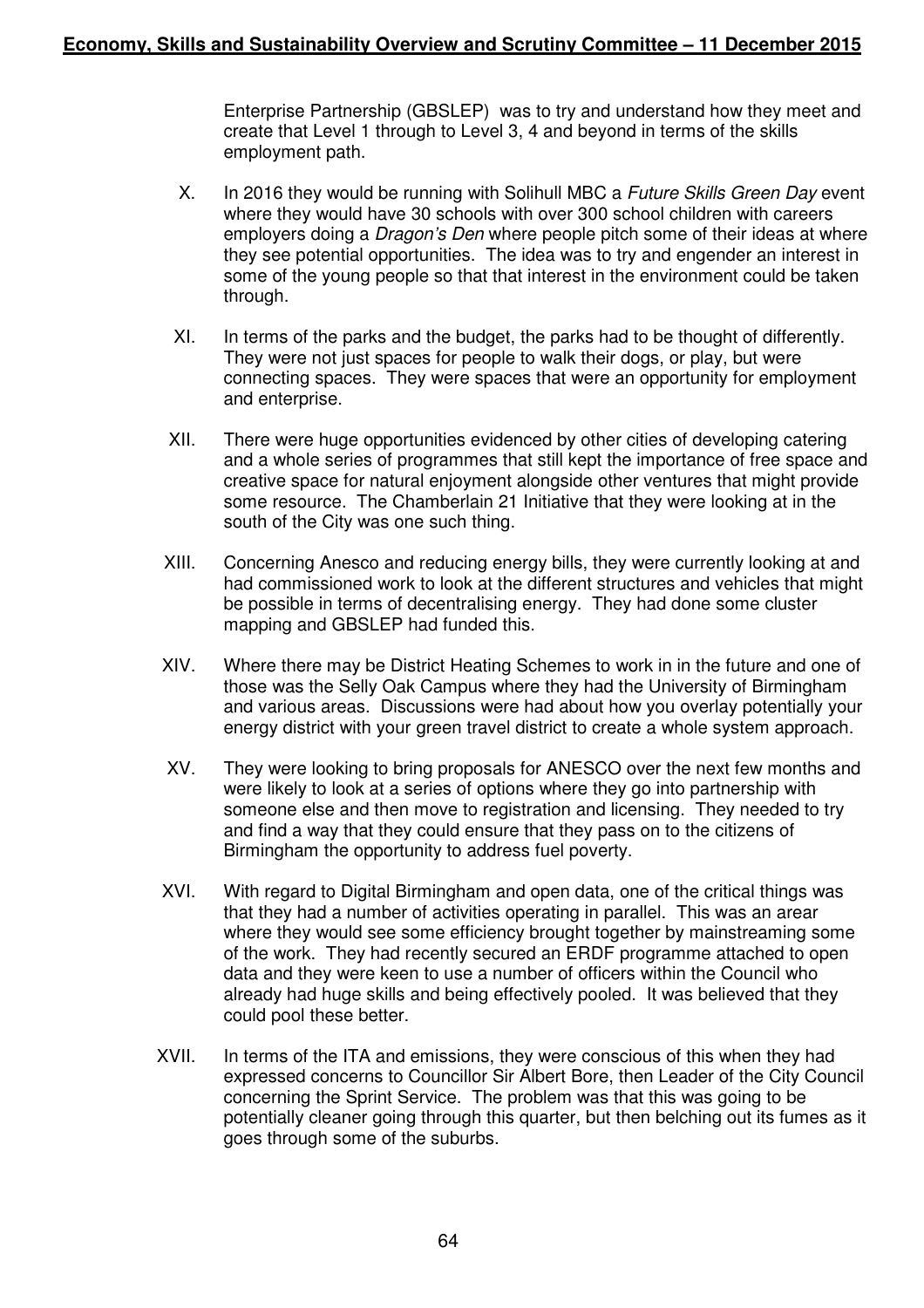- XVIII. A report was submitted to the ITA engaging National Express and others to look at hydrogen fuelling of this and others. They were engaged with Transport for London on how authorities that needed to deliver on the air pollution target on how they uses this to encourage the market to come forward.
	- XIX. They could not underestimate the importance of taking hearts and mind with them on this one. Mobility and air quality was a critical thing that had come across many cities, but equally the power of the Car Lobby be it VW as a major contributor to the economy or Members of the current administration.
	- XX. Clean Air Zones were different to congestion charging and they were in the early days of looking at how they do this. This was an area where there could be some budgetary pressures in the future. This was more about ensuring that they did not have the budgetary pressures down the line and putting in the action now. Following the Christmas period they would be installing cameras and sensors to ascertain where the most important areas were in terms of clean air zones.
	- XXI. This would be funded by the Government and would be done in partnership with the Government so that they develop clean air zones or approaches to solution. The Government had committed that when they look at things like HGV's, what they do in terms of putting them around the edge of the City, example when they relocate the Wholesale Market, as part of that plan they would work with the Council to see how they could use their legislative capability alongside the Council's powers.
- XXII. There was no proposal to outsource street cleansing, Fleet and Waste. The issue they were looking at was a broader strategy for waste post 2019. They were committed to working with cross-party concerning the issue and had crossparty Steering Group that was overseeing the waste strategy where they were discussing the various options.
- XXIII. The figures within the budget relate to the mortgage payment that would no longer be required relate to a number of depots and garage payments and a broader introduction of efficiency and productivity within the service. The issue was that they needed to look at waste disposal, waste collection and innovation.
- XXIV. The wheelie bins roll out had been the fastest roll out of wheelie bins in Europe 660,000 wheelie bins had been rolled out in Birmingham and they now had a chance to stabilized this service and bring it through . There were other aspects they need to look at such as franchising and management buyout. This would be strategy driven and outcome driven, not technology driven. It would be down to what works within in localities.
- XXV. Concerning fines for clean air pollution, experience of the Government was that they were good at devolving the axe, the blame and the pain to localities and there was clarity that leads to advice as to whether the fines could be devolved down to local authorities if they did not meet thee emission zones.
- XXVI. In terms of nudging, the critical thing the Green Travel Districts which were the ones they were working with at the moment, the Selly Oak Green Travel District with Queen Elizabeth Hospital, the University of Birmingham and the localities chaired by Jacqui Smith was the whole thing about the last mile. Too much gridlock and pollution was down to people driving that last mile that they did not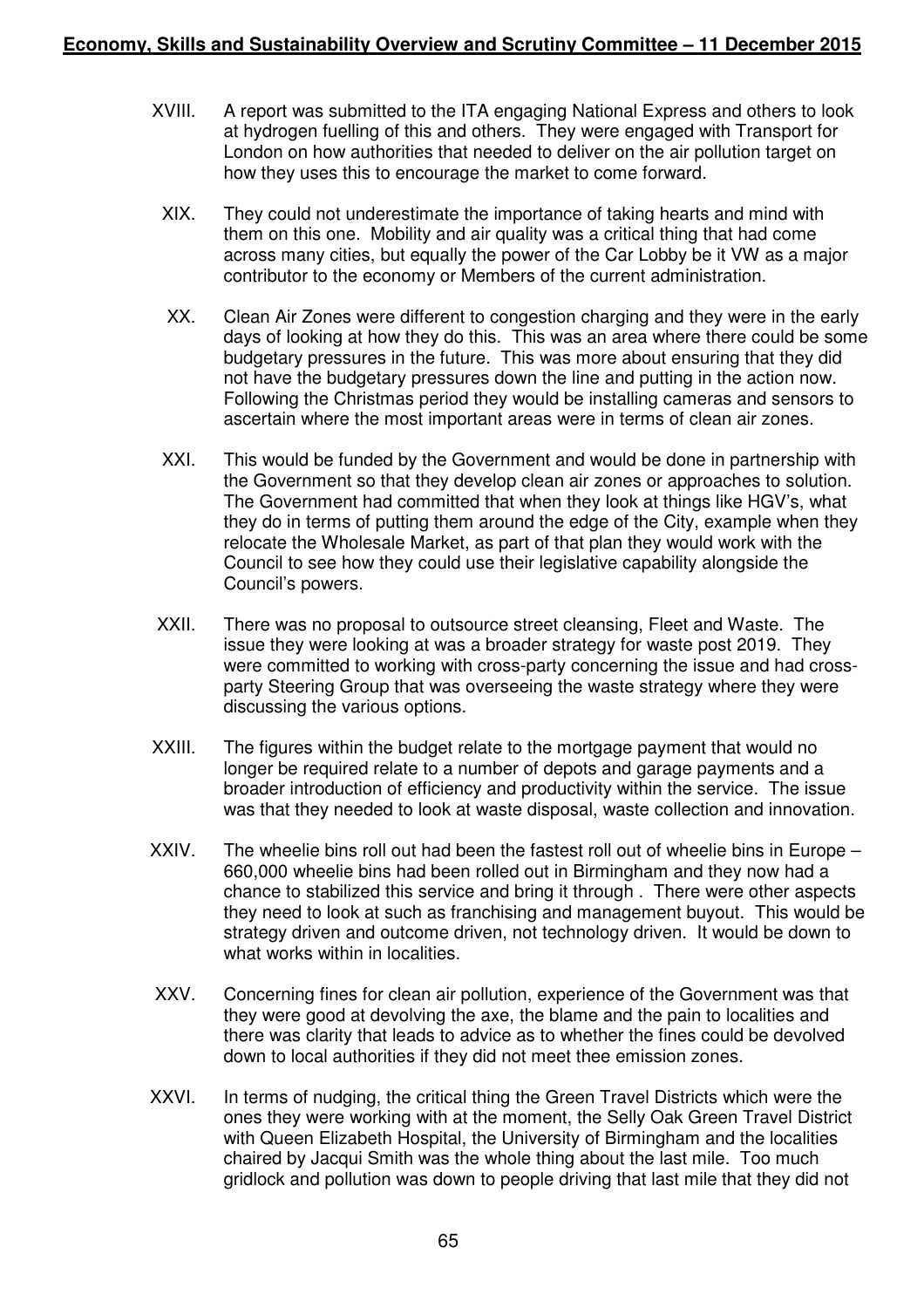need to do the short journeys. The more they could nudge people so that they use the walk to school programme could make a difference.

- XXVII. In terms of certainty, they were looking with partners on ways they could put solar panels on the cycle ways and light up some of the City's parks and was something that could benefit all cycle lanes in the City at minimal costs. The tariff changes blew this out of the water. It was the speed at which these things were happening which meant that some of the local SME's were less confident to carry on.
- XXVIII. With regard to Innovation Birmingham, as a City they were now on the Governing Body of Climate KICK. Innovation Birmingham was something that they could justifiably be proud of and need to work with as the fact was that Birmingham was one of the first City to have a Science Park and had worked with that and developed it to Innovation Birmingham was a testimony to the City's creativity and the partner they engage with.
	- XXIX. In relation to the reductions in play areas and parking charges, this had to be seen in a whole system whole place approach which was the way they were going to try and deliver these cuts. They already had £500m cuts in the system. Things they had taken for granted that they were able to deliver; the money will not be there. There were little guarantee around and they were aware of the risk of what they had to do was to try and think and work differently. They needed to work with local Members and try and explore where there were opportunities.
	- XXX. Councillor Trickett noted Councillor Huxtables's comment concerning the play areas creative approaches and advised that she was having discussions with the Deputy Leader, Councillor Ian Ward and Marketing Birmingham on how they could look at the City's assets differently and to present them in a system way. These and the A38 they would be picked upon and anything that goes into the locality.
	- XXXI. What happens with Tyseley Enterprise District, was that they had commissioned Ricardo Foresight and the fact that they had a coherent District Plan for Tyseley, this meant that this was a valuable asset in that area and this would be counted in any business planning they took forward for Tyseley in the future. The volume of the Planning Framework and the ownership of Tyseley would be something that they would look at. How this was valued in terms of future agendas had some real potential.
- XXXII. Councillor Trickett noted Councillor Huxtable's comment concerning the Green Commission and advised that they were reviewing the Green Commission and the Smart Commission. The Green Commission was a commission of GBSLEP and they were in discussion with GBSLEP and partners which was known as Birmingham Green Commission and provides some challenges to Solihull.
- XXXIII. They may look at was to retain the Green Commission as it was as the Deputy Leader of Solihull MBC sits on the Commission which was cross-party within the broadest framework of the GBSLEP. It may be that they look to do as part of the plan was to set up a Governance Board for the Sustainable City and on that basis would operate it on a more traditional line of having opposition representation as this would be about Birmingham position.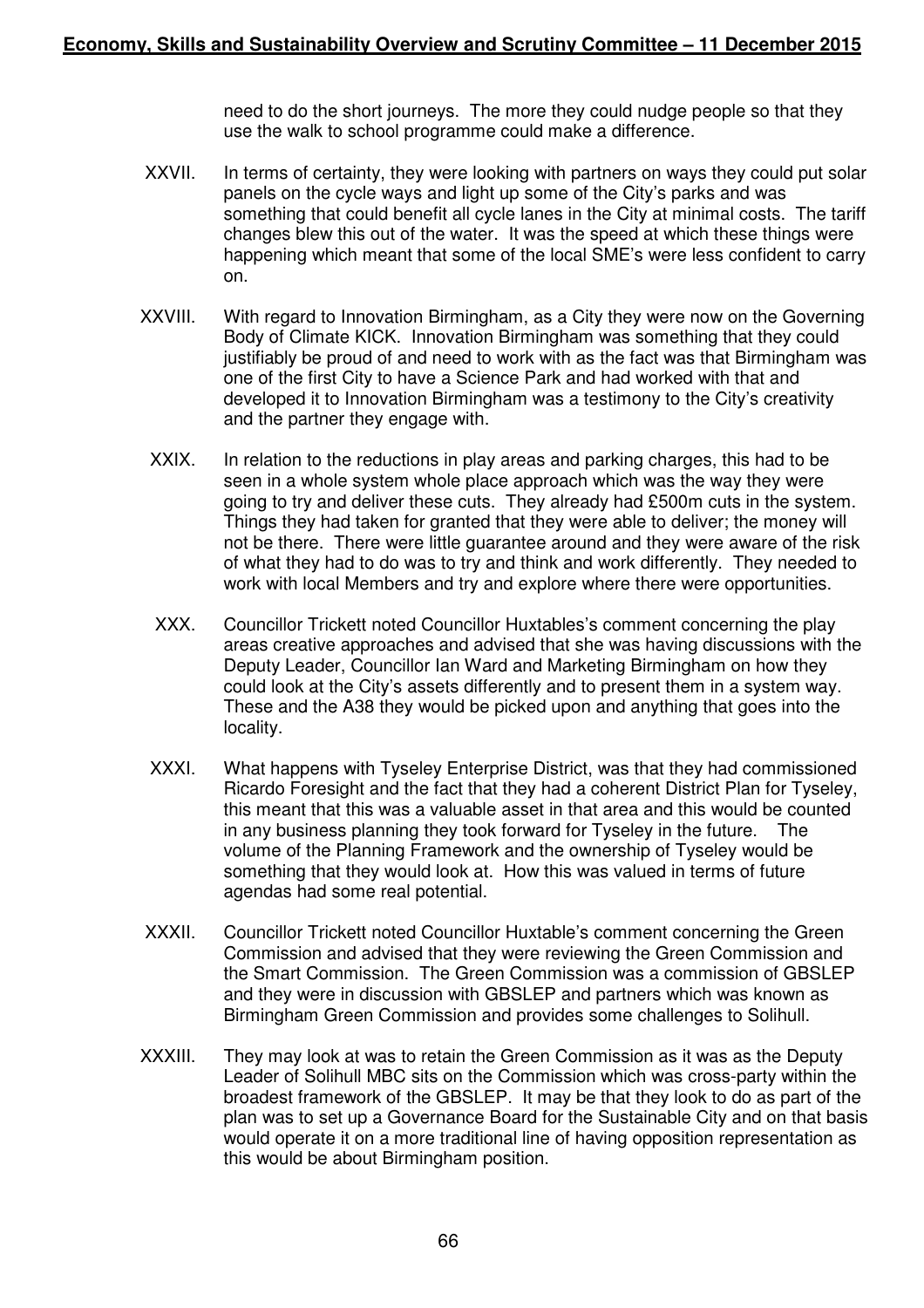# **Economy, Skills and Sustainability Overview and Scrutiny Committee – 11 December 2015**

XXXIV. In terms of the waste and resources, there had been significant progress and the fact that they had moved forward in a strategic way, they may not have met the tracking deadlines, but that they would not have the future of the City to have waste and how they use waste reconfigure new opportunities around sustainability driven by some kind of process and tick sheet for a scrutiny report. It was preferred that this be driven by a strategic requirement to bring the outcomes for the citizens of Birmingham.

The Chairman thanked Councillor Trickett for attending the meeting and presenting the information.

\_\_\_\_\_\_\_\_\_\_\_\_\_\_\_\_\_\_\_\_\_\_\_\_\_\_\_\_\_\_\_\_\_\_\_\_\_\_\_\_\_\_\_\_\_\_\_\_\_\_\_\_\_\_\_\_\_\_\_\_\_

# **TRACKING REPORT FOR FROM WASTE TO RESOURCE**

43 The following report of the Cabinet Member for Sustainability was submitted:-

(See document No 2)

Jacqui Kennedy, Acting Strategic Director for Place, introduced the item and took Members through the report.

Councillor Huxtable commented that the Strategic Director had stated that there were no redlines, but that reference was made to the Budget Consultation document concerning outsourcing refuse collection and street cleansing. The Cabinet Member had ruled this out in her statement stating that there was a redline. He questioned whether there was or was not a redline concerning the issue.

The Chairman referred to her earlier comments to the Cabinet Member that this may be getting 'bloody' as the Committee could not realistically go through the Tracking report without having an eye on what was a public document about the future over that period through 2020 in terms of reduction to the whole service. As this was so constructive in the comments about how they would be moving forward, they needed to explain how with the budget challenges mapped out to 2020, they still hope that these pathways could be delivered.

Ms Kennedy advised that there was a lot of work to be done within the service to improve it. They needed to demonstrate in a direct delivery service that they could deliver effective efficient and economic service to the local authority. She stated that when she advised that there were no red lines, there was a lot of work they could do within their current directly delivered service to improve provisions to the citizens and to make savings. Politically people would make decisions and their political mandate was to improve the service. They have a year to deliver an efficient, economic and quality service on waste collection and street cleansing.

 An extensive discussion took place concerning each recommendation and in response to questions, the officers made the following statements:-

### **Recommendation RO1**

a. Ms Kennedy advised that this was in its early stage and that a public dialogue had been set up on Birmingham Speaks which they were trying to put out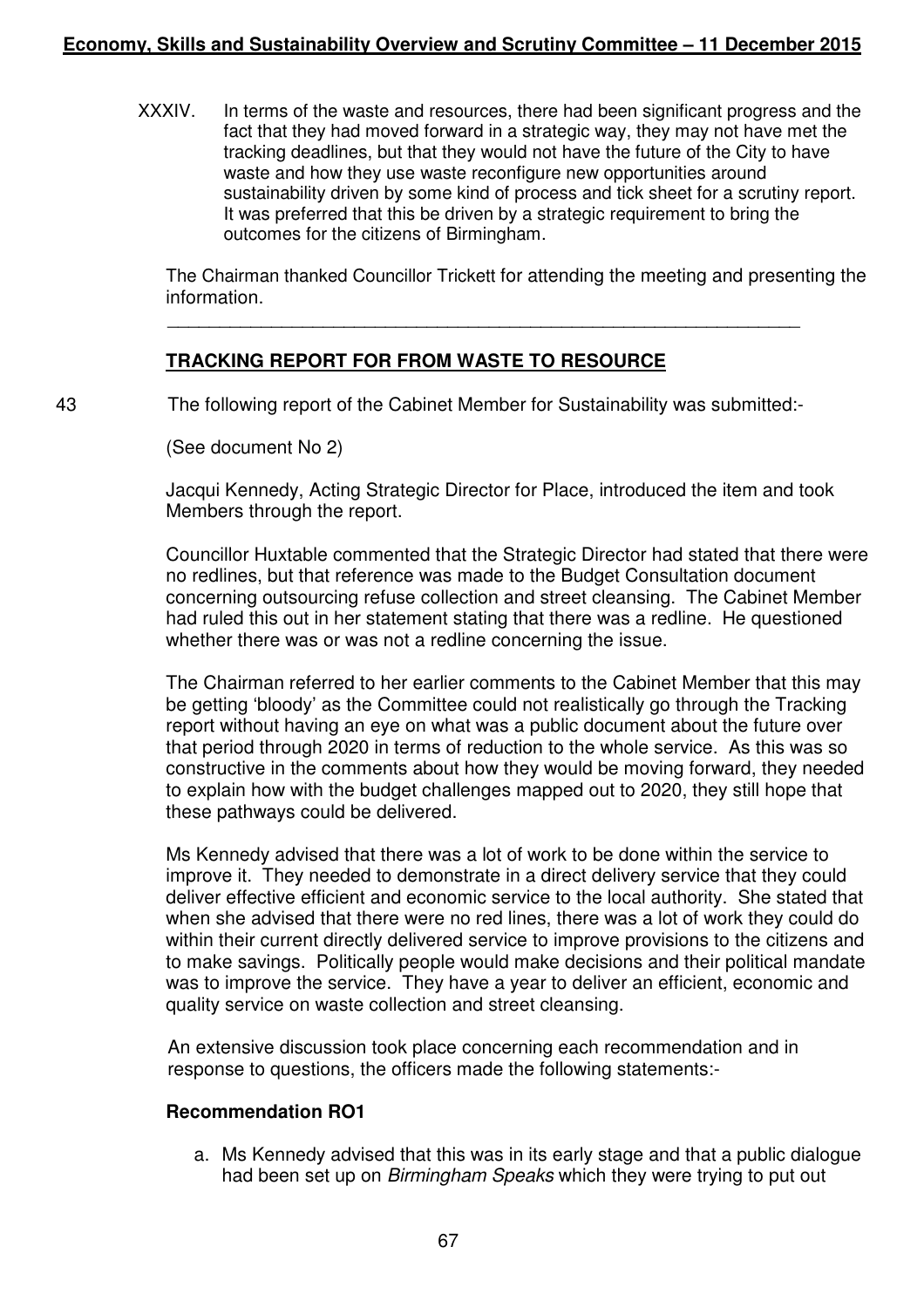through social media. She undertook to circulate the information to all Elected **Members** 

- b. They were looking at how they did it best for the New Year to ensure that this information was given to all citizens. They have tried to be smart, but had recognised that not all citizens had access to the web.
- c. Letters and ideas would be welcomed from all as the citizen's ideas would be valuable. They use the Be Heard approach and had had a number of targeted interviews with key stakeholders and partners.
- d. Ricardo Foresight had produced the questions for them that would be circulated to a wide audience early in 2016.
- e. BMG was doing the public consultation exercise which would take place early in 2016. This would be a survey to residents. Although they had a comprehensive social media exercise with residents, there was the opportunity who did not tap in through this medium to have a voice in terms of the consultation exercise.
- f. All complaints were used as suggestions for service improvement and these would be fed in. The research company had access to all their data and they were trying to put more of their data in the public domain. The key stakeholders were the citizens of Birmingham.
- g. A full review of the on street recycling banks were being undertaken as some of these did not recycle sufficient materials and income generation to cover maintaining the cleanliness of the sites. A report would be taken to the Cabinet Member shortly to consider the decommissioning of some of these sites.
- h. This would be done in consultation with the Ward Councillors. The Charity sites had permission from the City Council to be on the highway and they should know who the charities were. They were also required to keep the sites clean.
- i. There were two thing in the way in which they work which had resulted in people putting more waste around the bins. The street cleaners took the bags out of the bins and place them alongside the litter bin and wait for a vehicle to collect it which had not happened.
- j. Work was being done to streamline this. They were looking at everything that was causing the problems on the streets in terms of recycling bins; on street recycling bins; the size of the bins; the way the methodology was used to work around street cleaning and bin collection.

The Chairman commented that it would be useful if the Committee had site of the report to help generate or feel that they were taking this forward in terms of review rather than just sitting with one Member so that they could help to cascade it. This might be another way in which they could help boost the business engagement objective of this.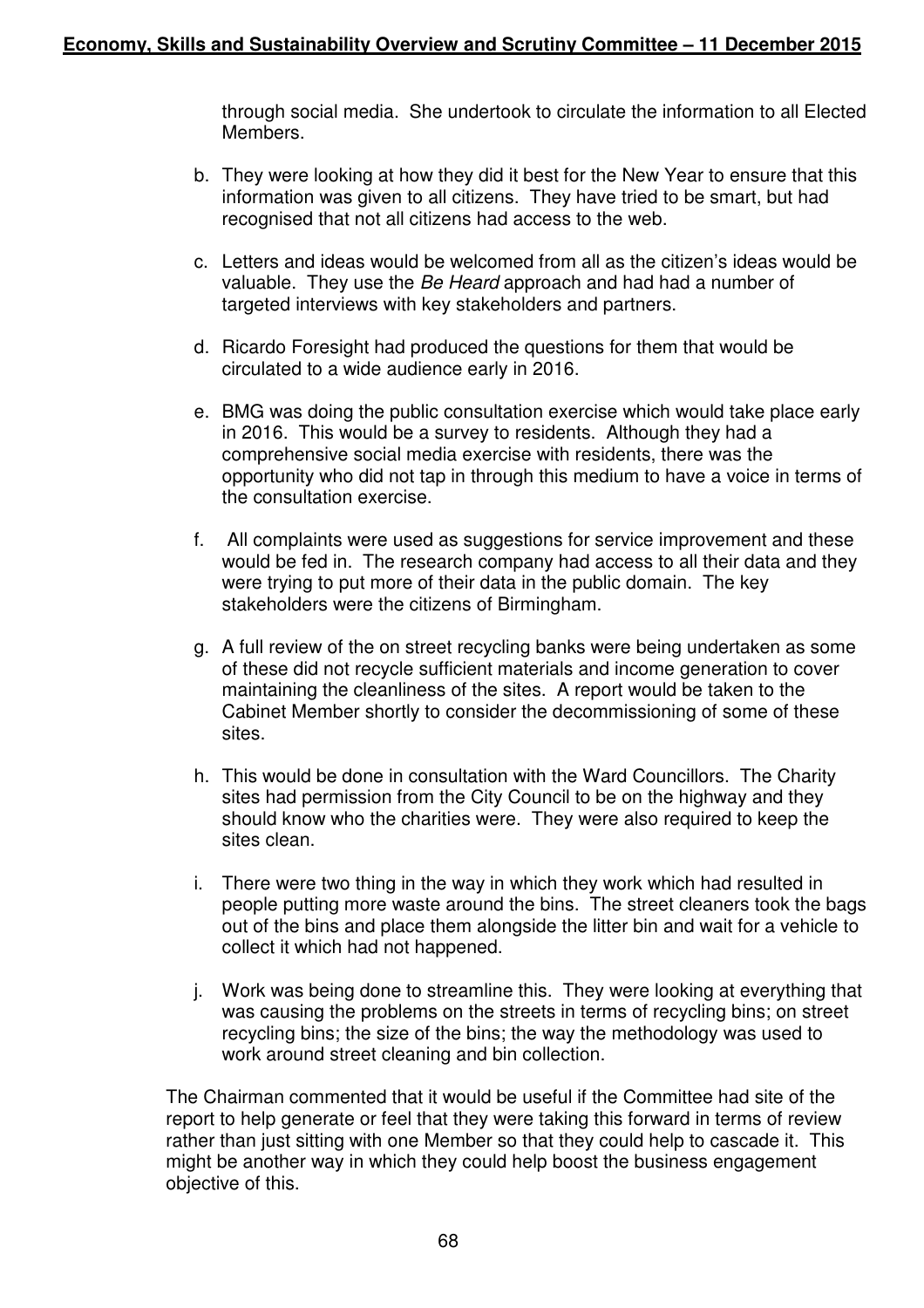Ms Kennedy advised that in January 2016 they were looking to have a number of Elected Members Workshops to speak about the current service; the waste strategy for 2020 and the constraints and opportunities around waste enforcement.

Recommendation 1 was not achieved, but progress was being made.

## **Recommendation RO2**

- i. Ms Kennedy noted Councillor Huxtable's comments concerning the breakdown of the Wards in terms of recycling for both paper and multimaterials, not green waste and focusing on the two wheelie bins pilot Wards and advised that the numbers spoken of may not be directly comparable, but that she would circulate a written response concerning the issue.
- ii. From the  $1<sup>st</sup>$  April to 2016, the proposal was that they publish all information so that they did not had to wait on City Council question time and having to write reports so that they could get this information out for all citizens to see how they were performing. Their commitment around waste management was to put everything out into the public domain.
- iii. In terms of the funding for composition and analysis, this would be essential to enable them to put forward to the Council the appropriate consideration for the right methodology for the waste. They needed to know that the composition of their waste some of the waste disposal issues would vary i.e. food waste etc. that was in the residual waste. The composition analysis would be done and funded through the waste strategy.
- iv. The wheelie bins were chipped as part of the rollout, but money was set aside in the medium and long-term financial plan as they were aware that the contract was up in 2019 to fund the preparation. As a Council they were information savvy in drawing up a specification for the contract. There had been funds set aside in the long-term financial plan for that work.
- v. The chips linked the bins to the property. The composition analysis needed to be done by Wards as what they were saying was that the solution may not be the same for the whole of the City.
- vi. The current composition analysis had only looked at 3 of the depots so the waste to the three transfer stations. It could identify where it came from but it could not identify the exact Wards. Knowing what was in the waste could help to ascertain the right figures for each Ward.
- vii. They were delivering all the bins which would take 12 week for things to stabilise for the rollout for each depot. Perry Barr had three issues – vehicle availability, routes used etc. This was a complex programme in terms of properties and where they were, flats and other things. It could not be stated that Perry Barr was fully stabilised as there were still some missed collections.

Recommendation RO2 – No progress made.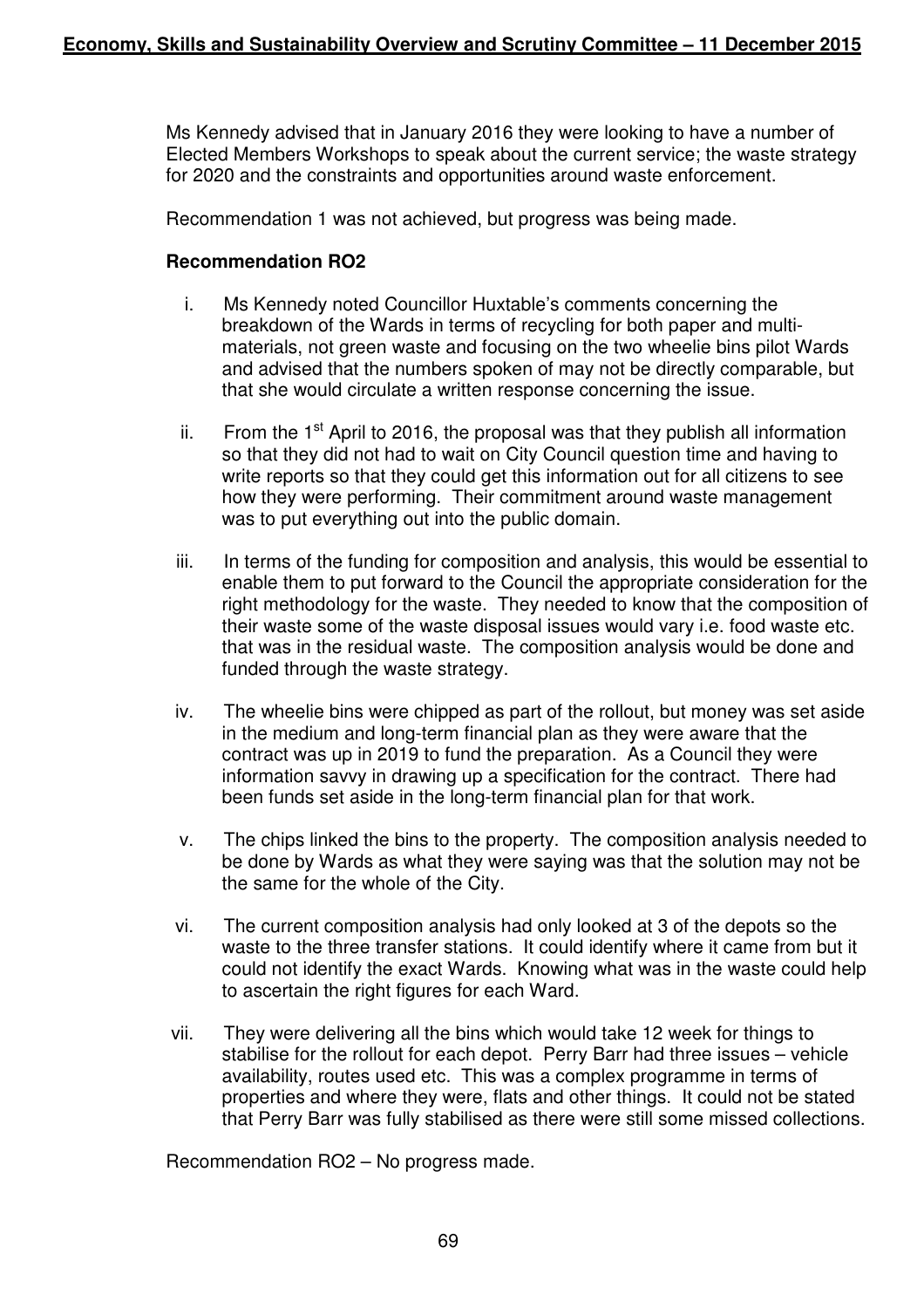# **Recommendation RO3**

- 1. In terms of the governance structure a copy of the structure would be sent to the Scrutiny office for circulation to the Committee. They had two groups and this was approached ass a City Council wide – the officer group which comprised the sub-boards which were led by different persons from the Council. Above this group was the cross-party group.
- 2. The scrap metal collectors had to be licensed and if Members were aware of scrap metal collectors they could check on the website to see if they were licensed. If there were any concerns Members could email the team. There were issues with fly tipping where they had people collecting metal and taking the bits that had value and tipping the rest.
- 3. They were lobbying the Government on the regulations concerning fridges. They were also looking at excess packaging as there were European directives that Trading Standards would bring forward concerning excessive packaging and they were starting with their own businesses first . They were liaising with some of their colleagues around the country where they were the primary authority for some of the biggest perpetrators for excessive packaging.
- 4. They would be talking to some local businesses to see if when they sold a fridge they would collect the old ones back and whether they would take the old mattress back when they deliver a new one without charging for it. Part of the technology Ricardo Foresight was looking at was the opportunity to see how they could recycle mattresses and fridges. There were a number of significant operations that were on-going concerning enforcement around flytipping.
- 5. Licensing officers were getting on with identifying some specific areas concerning the licensing of private rented sector. There were some good private landlords in the City, but there was some poor ones also. The rogue landlords would be targeted through the waste enforcement team who did not dispose of things appropriately.
- 6. They would work more smartly as they were not working as integrated as they could. They needed to change people's attitude regarding waste. Historically, the City had a dependency approach to rubbish and people could just put anything out at any time and it would be collected. They were now more intelligent as to how they dealt with refuse that was placed on the streets and were looking to target people who were fly-tipping and littering the City.
- 7. They were targeting rogue landlords and not good landlords who persistently causes problems. They would also tackle tenants and contractors who uses the highways as a tipping point.
- 8. With regard to street cleaning, they were looking at an intelligence approach to the issue. Currently they had a traditional approach to street cleaning i.e. areas, zones, milk rounds, picking up from litter bins and were looking to review this and were keen to do the Keep Britain Tidy approach.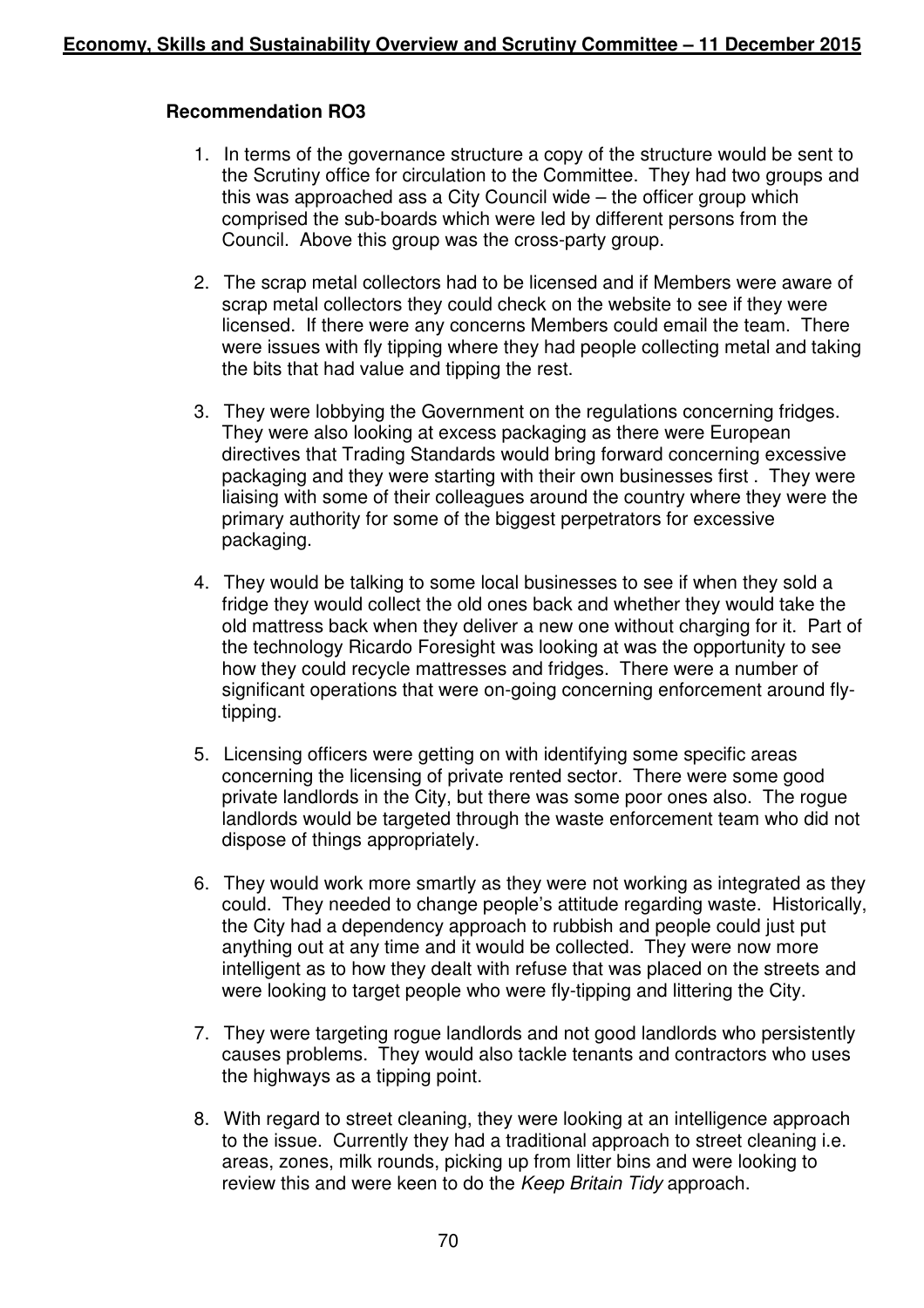- 9. Concerning bulky waste it was uncertain that they could evidence an increase in fly-tipping concerning the bulky waste and charges. They were monitoring the fly-tipping. There were some streets in the City that may never needed to be cleaned but a full review using the Keep Britain Tidy methodology would be used to ensure that the streets were cleaned when appropriate.
- 10. In relation to bulky waste, they were looking for a solution for the mattresses specifically as part of the future waste strategy and how they could better deal with these as they were a problem. They were in discussions with re-use organisations through the workshop and were talking to them about how they could better pick up and reuse items that would otherwise be collected as bulky waste. There was a link on the website, but the furniture had to be in a certain condition.

(Councillor Jenkins declared his non-pecuniary interest in the item as a private landlord).

Recommendation RO3 – In progress.

# **Recommendation RO4**

- a. In terms of any alternative options and local solutions, a full value for money business case and options paper based upon the findings of Ricardo Foresighting looking at the waste and the option in terms of technology. Ricardo Foresighting was due to produce their initial report by the end of December 2015 with a view to them producing their final report towards the end of January 2016.
- b. Concerning the Commissioning Model Strategy, going to Cabinet, this was schedule for March 2016 on a programme plan.
- c. Regarding the Condition Survey, this was scheduled for this year and was brought forward as a recommendation from the Scrutiny Review. The first part was done in February which was an initial condition survey, but during the shutdown period the plan was up and working and only so much could be done. It was expected that the second part would be done during shutdown next year.
- d. The condition Survey had been done and it was known that post 2019 with some minor adjustments, the duration would be for a further 15 years. The options appraisal around Tyseley still needed to be done looking alongside the other technologies that were available. The condition of Tyseley needed to be known as there would be a dual purpose in having that final survey.

Recommendation RO4 – Not achieved but progress made. This recommendation was to come back to the Committee before it goes to the Cabinet in March.

### **Recommendation RO5**

There was no comments on this recommendation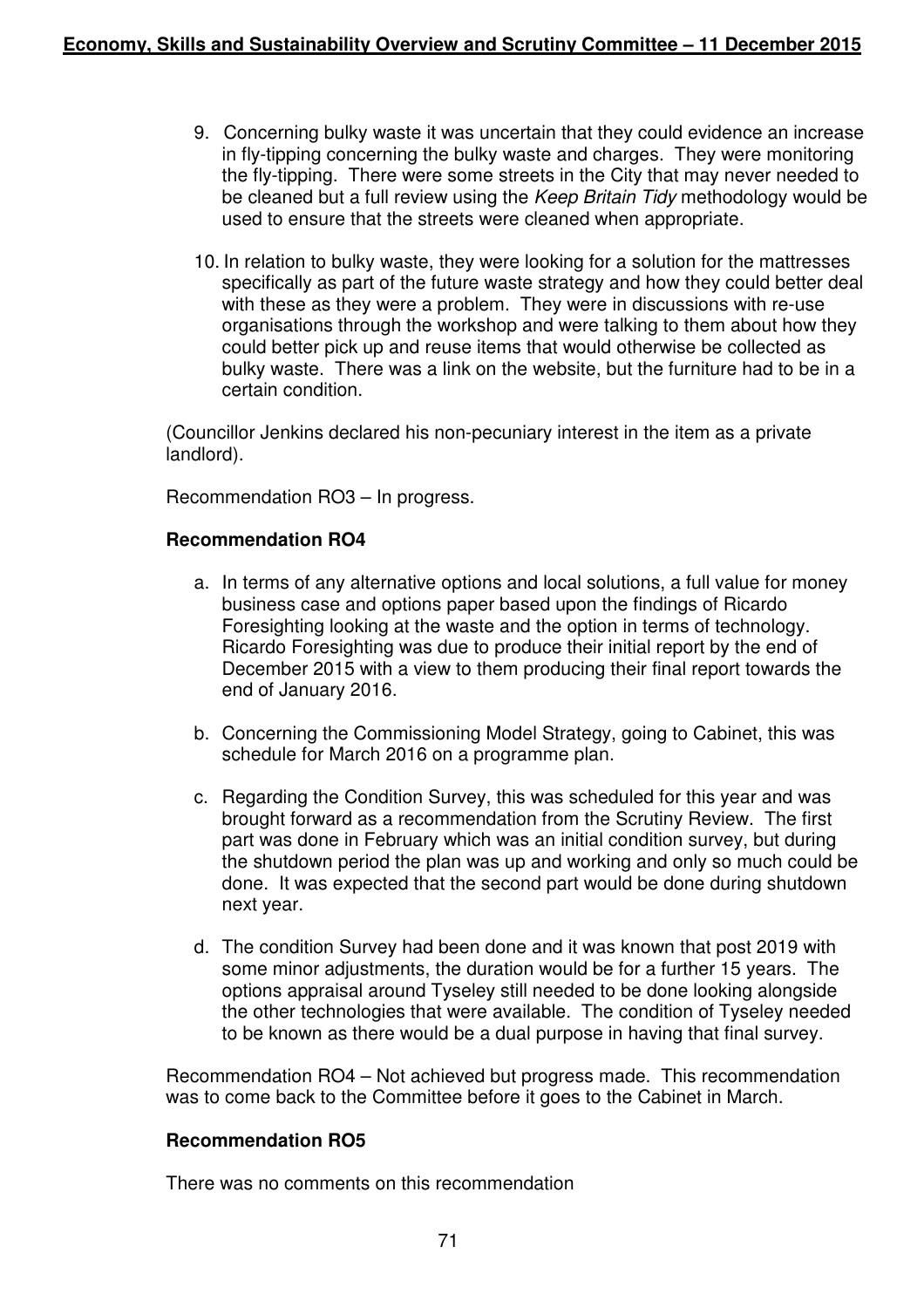Recommendation RO5 – In progress. This recommendation was to come back to the Committee before it goes to the Committee and that it was fully flagged up within the financial planning of the Council.

### **Recommendation RO6**

The Communications Team was handling the communication and were undertaking a campaign approach beyond the launch as this was about changing behaviour and understanding the consequences. There would be a short media launch/press release which would tell people how they could make their voice heard and make representations. One of the things they were looking at was whether they could use the roadshow approach that was used for the wheelie bins rollout, but it was uncertain whether they could resource this.

The whole strategy was around educating and enforce and were looking at every contact with members of the public with the waste service and to get out of some of the key messages

 $\overline{\phantom{a}}$  , and the contribution of the contribution of the contribution of the contribution of the contribution of the contribution of the contribution of the contribution of the contribution of the contribution of the

Recommendation RO6 – Agreed.

# **TRACKING REPORT FOR HOUSEHOLD RECYCLING CENTRES**

44 The following report of the Cabinet Member for Sustainability was submitted:-

(See document No 3)

### **Recommendation RO1**

This could be part of what they put in their contractual requirement –reduce, reuse, recycle. They were looking at an outcome focused contract and this would be something they offer as part of the specification.

Recommendation RO1 – In progress

### **Recommendation RO2**

In response to questions, the officers made the following statements: -

- i. There was no proposal to increase green waste charges in 2016/17. There was consideration that they might revisit this in 2017.
- ii. In terms of the garden waste this was picked up from this recommendation as one of the items in the access improvement plan. An exercise was undertaken following the recommendation which looked at two parts – whether they could have a separate garden waste facility.
- iii. There were a number of reasons this was not pursued: the finance would cots £600k to put a basic garden waste in place and the timing as the Environment Agency stated that they would need to go through a prescriptive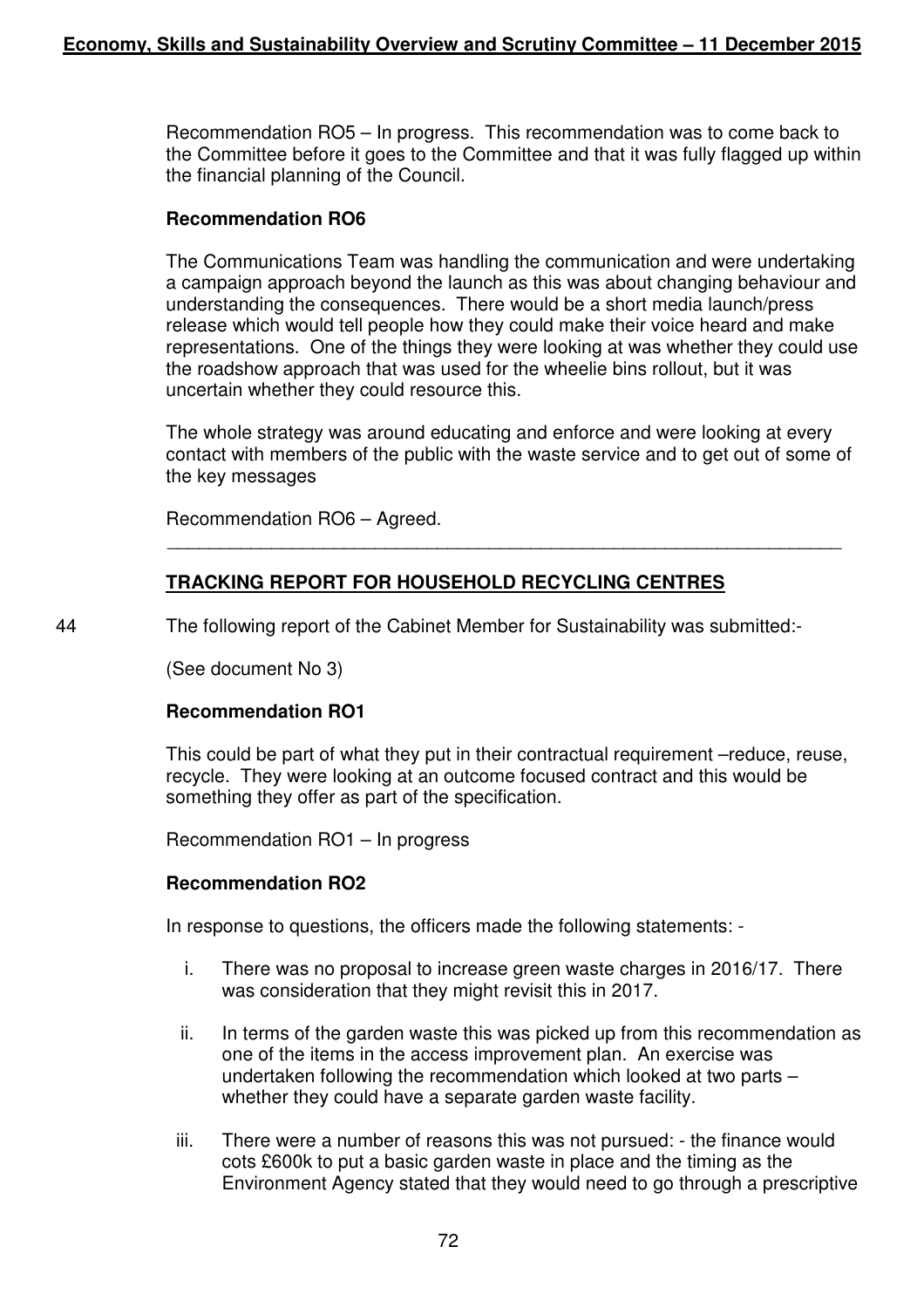waste permit to get the site operational. This would have meant that the site would not be available until mid-summer and it was needed earlier as April was when the season commence.

- iv. The access improvement plan was considered and how they could improve the customer experience in going into the Household Recycling Centres (HRC) for the citizens to dispose of their garden waste if they did not wish to purchase the service. This had worked during this year as they did not have as many complaints throughout this year as they did in 2014.
- v. By providing the extra capacity within the three sites, to dispose of garden waste, made the journey more pleasant for residents. There were a number of other things that were put in place to try and help. The traffic counters were in place and were being monitored to ensure when the peaks were in communications out residents. The webcams were also in place an people could go online and see queues before setting out.
- vi. If they wanted to tackle air quality and car journeys, people with green waste from their gardens should compost at home. They would be encouraging Elected Members to encourage householders to compost at home rather than bringing in an alternative collection process.

In terms of green waste in parks, they were looking at how they could use their parks around green waste better

Recommendation RO2 – Achieved

### **Recommendation RO3**

The cost of disposing of waste imported from elsewhere was £35 per tonne plus tax. As a City they were asking the question whether the public and Elected Members wanted to consider just having Birmingham only household waste in the HRC.

The B36 residents from Solihull that used Tameside Drive, they were reviewing that agreement. The usage from the B36 residents was closely monitored and there had been some significant abuse of that and this proposal would help the genuine B36 users should the agreement goes forward.

Recommendation RO3 – Progress made

### **Recommendation RO4 & RO5**

They were working with Jericho to see whether the model could be replicated out, but it had its complications. It worked well at Norris Way, but this did not stop them from looking at how they could roll this out. They were in discussions with Jericho to ascertain how they sort this out. There were some challenges around the current contract and they were looking at how they could go forward under the new waste strategy.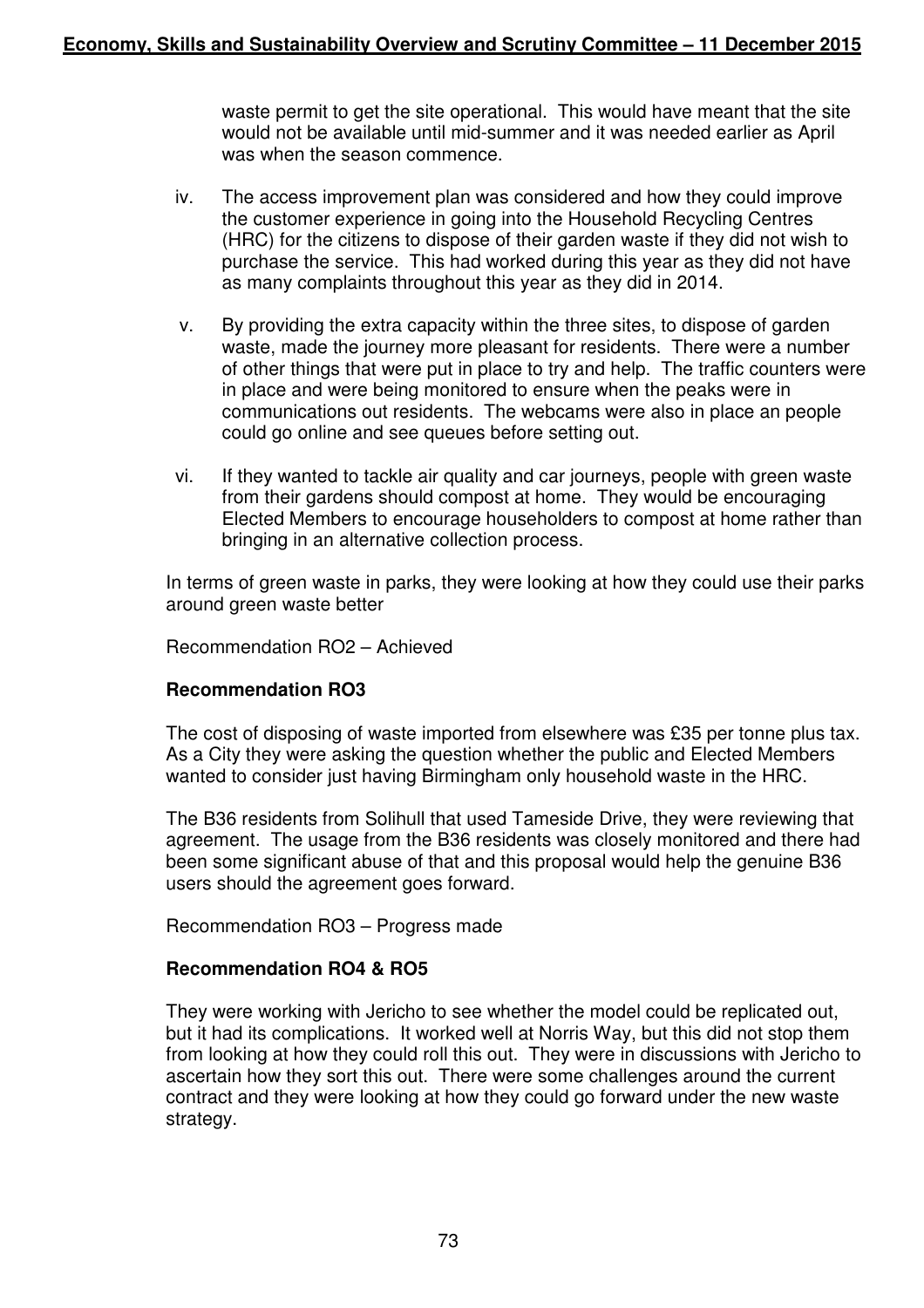They were pursuing rigorously the contract to extend it to the 2019 date and was work with their legal and procurement colleagues concerning the issue to ensure that they were not breaching anything by extending the contract.

Recommendations RO4 and RO5 – Agreed

### **Recommendation RO6**

There was no comments on this recommendation

Recommendation RO6 – Progress made.

### **Recommendation RO7**

In response to questions, the officers made the following statements: -

- - People in trade were claim that a lot of their waste was household waste. This had become more apparent with the black bags changing to the wheelie bins. They were looking at how they could help traders to reduce their waste as it was not only about trade waste provisions. They had discussed having a chargeable site for trade waste, but they had not taken this to a conclusion.
- - The flats above the shops were domestic waste and in different parts of the City they were putting in large paladin bins for domestic waste only. As soon as these were abused they were looking to take action against the traders. They had worked well in some of the pilot areas where traders did not abuse them.
- - In terms of traders, officers had been trained in terms of their duty of care responsibility. They did not just have to have to have a waste disposal contract, but it had to be suitable for the waste generated. A contract with one bag may be a food outlet and would not be sufficient, so they would take action accordingly.

Recommendation RO7 – In progress.

### **Recommendation RO8**

The Chairman stated that this recommendation came back to the Committee for the Committee to think about. In terms of the schedule the officers had detailed the overarching time line that they were getting the report from the consultants back concerning the general waste strategy at the end of this month to the beginning of January. There was also the public consultation and dialogue on waste going forward. She suggested that at the February Committee meeting they could come back with any matters arising as this could join up usefully on the work with Local Centres.

### Recommendation RO8 – Agreed

The Chairman thanked Jacqui Kennedy and Chloe Tringham for all the work they did in getting the report to the Committee and the detailed explanations.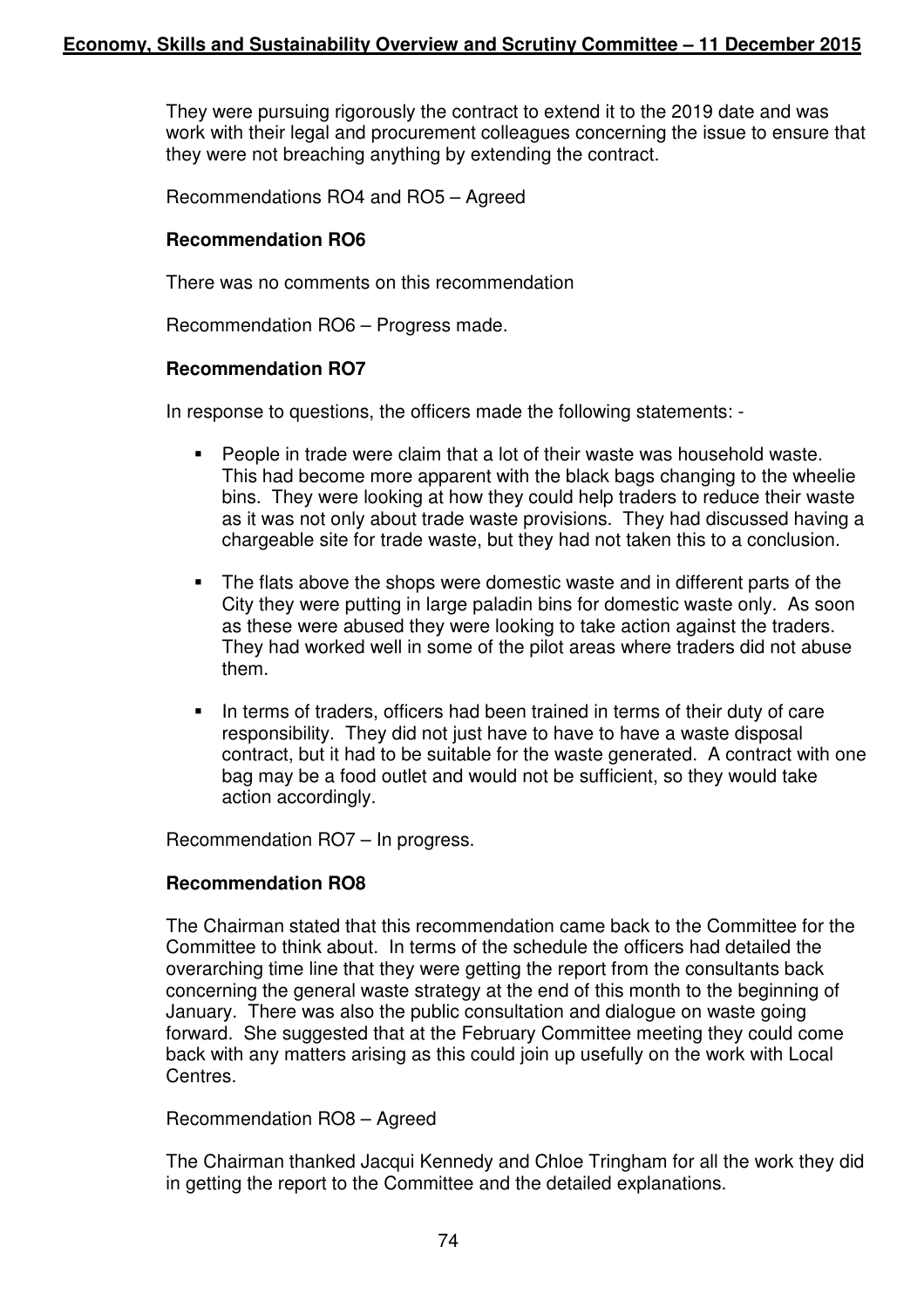# **BUSINESS IMPROVEMENT DISTRICT**

45 The Chairman informed the committee that agenda item 7 had been withdrawn as regrettably the Deputy Leader, Councillor Ian Ward and Councillor Tahir Ali, Cabinet Member for Development, Transport and the Economy were unable to attend the meeting.

> Councillor Huxtable commented that just as they had gone through some of the budget consultation proposals with Councillor Trickett earlier, perhaps when Councillors Ward and Ali were able to attend the Committee they could include their item on BIDs the opportunity to ask them about the budget consultation proposals that were pertinent to their portfolios within the remit of this Committee. He stated that he was aware that the next schedule Committee meeting was after the end of the consultation process.

> **\_\_\_\_\_\_\_\_\_\_\_\_\_\_\_\_\_\_\_\_\_\_\_\_\_\_\_\_\_\_\_\_\_\_\_\_\_\_\_\_\_\_\_\_\_\_\_\_\_\_\_\_\_\_\_\_\_\_\_\_\_\_\_\_\_\_**

The Chairman stated that she was trying to find a suitable time in both the diaries of the Deputy Leader and Councillor Tahir Ali, Cabinet Member and if necessary would try to do this at the opportune moment.

Councillor O'Shea expressed disappointment that the Cabinet Members were unable to attend the meeting.

Councillor Rehman enquired how far they were with Sparkbrook and Springfield BID process and whether they would have another re-ballot.

\_\_\_\_\_\_\_\_\_\_\_\_\_\_\_\_\_\_\_\_\_\_\_\_\_\_\_\_\_\_\_\_\_\_\_\_\_\_\_\_\_\_\_\_\_\_\_\_\_\_\_\_\_\_\_\_\_\_\_\_\_\_\_\_\_\_\_

The Chairman advised that this would be added to their shopping list

# **WORK PROGRAMME FOR THE ECONOMY, SKILLS AND SUSTAINABILITY OVERVIEW AND SCRUTINY COMMITTEE 2015/2016**

The following work programme was submitted:-

(See document No 4)

Councillor Huxtable stated that at the last meeting he had spoken of his disappointment that the Transportation and Highways Capital programme for 2015/16 and 2017/18 was not scheduled to come to Cabinet until December 2015, part way through the Municipal Year. This had now been put back to January 2016. If this trend continue, it would not be a Capital Programme for 2015/16 but would be for 2016/17 etc. He questioned when the Cabinet Member would take the decision on the Capital Programme which theoretically started in April 2015.

Councillor Huxtable stated that they had some time ago had an interim report on the maximisation on the HS2 benefit to this Committee, but that they did not get a full report on it to take it to City Council. It was known from the Work Programme that the Cabinet was due to take a decision on the HS2 programme delivery plan and resource requirement on the  $26<sup>th</sup>$  January 2016 by the Deputy Leader.